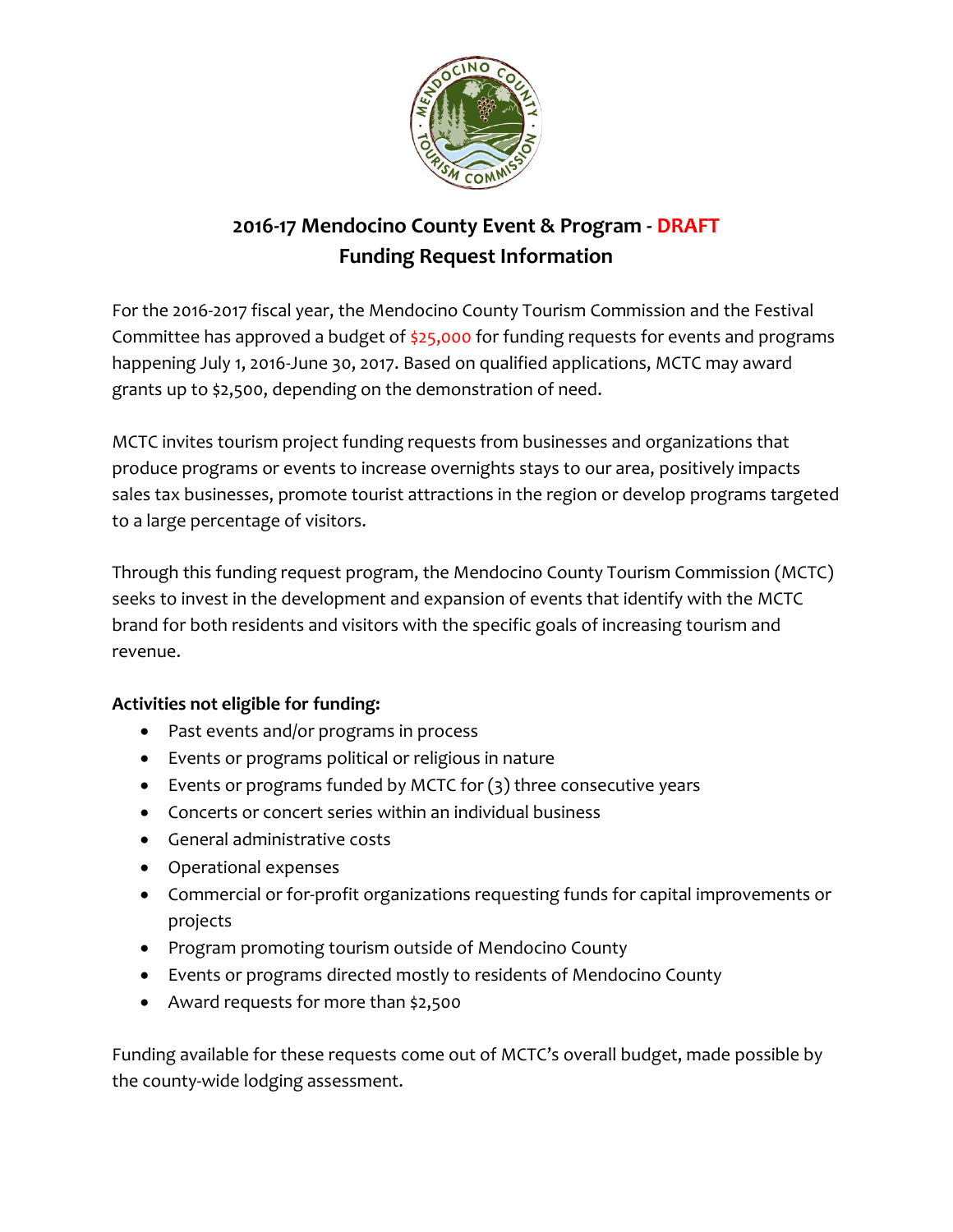

#### **Events are evaluated using a number of criteria, including:**

### **Event & Program Sustainability**

The event or program is produced with strong growth opportunity that offers the long-term potential of being produced for several years at least; and, the event or program may position the county to attract similar events or programs.

As a part of sustainability, funding is given out at a maximum for (3) continuous years before discontinuation. This policy allows for new event and program growth.

#### **Event & Program Marketing**

The event or program strengthens MCTC's marketing position as a destination for educational, athletic, environmental, and arts and cultural events and experiences.

#### **Event & Program Economics**

The event or program has the high potential of impacting both commercial lodging and sales tax businesses while minimizing the county's financial risk by offering a positive return on the MCTC's investment.

#### **Who May Apply**

Non-profit organizations and businesses with a project or event who can demonstrate the need for funding. These events and programs must be held in Mendocino County aimed at tourism development and bring visitors to Mendocino County communities that will create overnight stays in Mendocino County's commercial lodging properties, plus a positive impact to sales tax businesses.

Priority will be given to events and programs held mid-week (Sunday-Thursday) and/or the off-peak season (December-February).

## **Application & Selection Process**

Funding applications are accepted by the last business day of each month and reviewed by the Festival Committee. Determination of the award will be made within 15 days of the application deadline. One application per organization, per event/program per fiscal year.